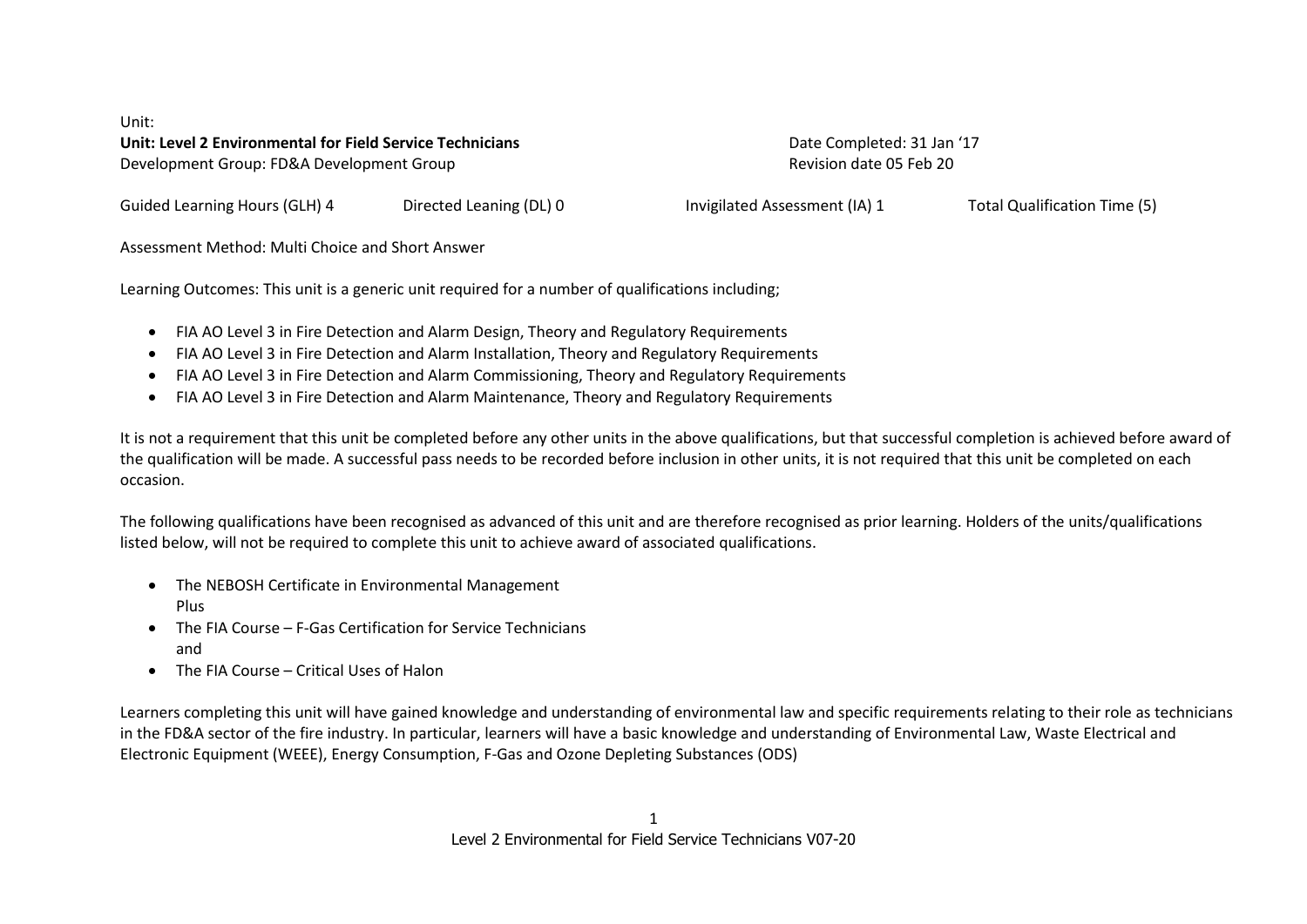| Subject<br>Performance Criteria<br>Knowledge Criteria |                                                                                                                                                                                                                                                                                                                                                                                                                                                                                                                                                                                                                                             |                                                                                                                                                                                                                                                                                                                                                                                                                                                                                                  |
|-------------------------------------------------------|---------------------------------------------------------------------------------------------------------------------------------------------------------------------------------------------------------------------------------------------------------------------------------------------------------------------------------------------------------------------------------------------------------------------------------------------------------------------------------------------------------------------------------------------------------------------------------------------------------------------------------------------|--------------------------------------------------------------------------------------------------------------------------------------------------------------------------------------------------------------------------------------------------------------------------------------------------------------------------------------------------------------------------------------------------------------------------------------------------------------------------------------------------|
| A. Environmental Law                                  | Learners will have knowledge and understanding of:                                                                                                                                                                                                                                                                                                                                                                                                                                                                                                                                                                                          | Learners will be able to:                                                                                                                                                                                                                                                                                                                                                                                                                                                                        |
|                                                       | Definition of what is covered under the term<br>1.<br>'Environment' in the UK<br>a. Air<br>b. Water<br>Land<br>c.<br>2. Who is responsible for legislation and enforcement for<br>the protection of the environment in the UK<br>a. EU<br>Department for Environment, Farming and<br>b.<br>Rural Affairs (DEFRA)<br><b>Environment Agency (EA)</b><br>Natural Resources Wales (NRW)<br><b>Scottish Environmental Protection Agency</b><br>e.<br>(SEPA)<br>Department of Agriculture, Environment and<br>Rural Affairs (DAERA - Northern Ireland)<br><b>Local Authorities</b><br>g.<br>Environmental Management Systems for compliance<br>3. | Explain what is meant by the term 'Environment' and<br>1.<br>the overarching legislation for the protection of the<br>environment (air, water, land)<br>Name the agencies responsible for regulating/enforcing<br>2.<br>environmental law and provide a brief overview of their<br>areas of responsibility<br>Provide an outline description of environmental<br>3.<br>management systems, their benefits and how they<br>apply to an organisations compliance with<br>environmental legislation |
|                                                       | with environmental legislation                                                                                                                                                                                                                                                                                                                                                                                                                                                                                                                                                                                                              |                                                                                                                                                                                                                                                                                                                                                                                                                                                                                                  |
|                                                       | <b>Explanatory Notes:</b>                                                                                                                                                                                                                                                                                                                                                                                                                                                                                                                                                                                                                   |                                                                                                                                                                                                                                                                                                                                                                                                                                                                                                  |
|                                                       | This unit is not only intended to provide awareness of Environmental law, which will serve to maintain regulatory compliance for<br>both the fire business (the employer) and their clients, but will also provide a general understanding of the scale of regulations<br>that are covered by the term 'Environmental Law'.                                                                                                                                                                                                                                                                                                                 |                                                                                                                                                                                                                                                                                                                                                                                                                                                                                                  |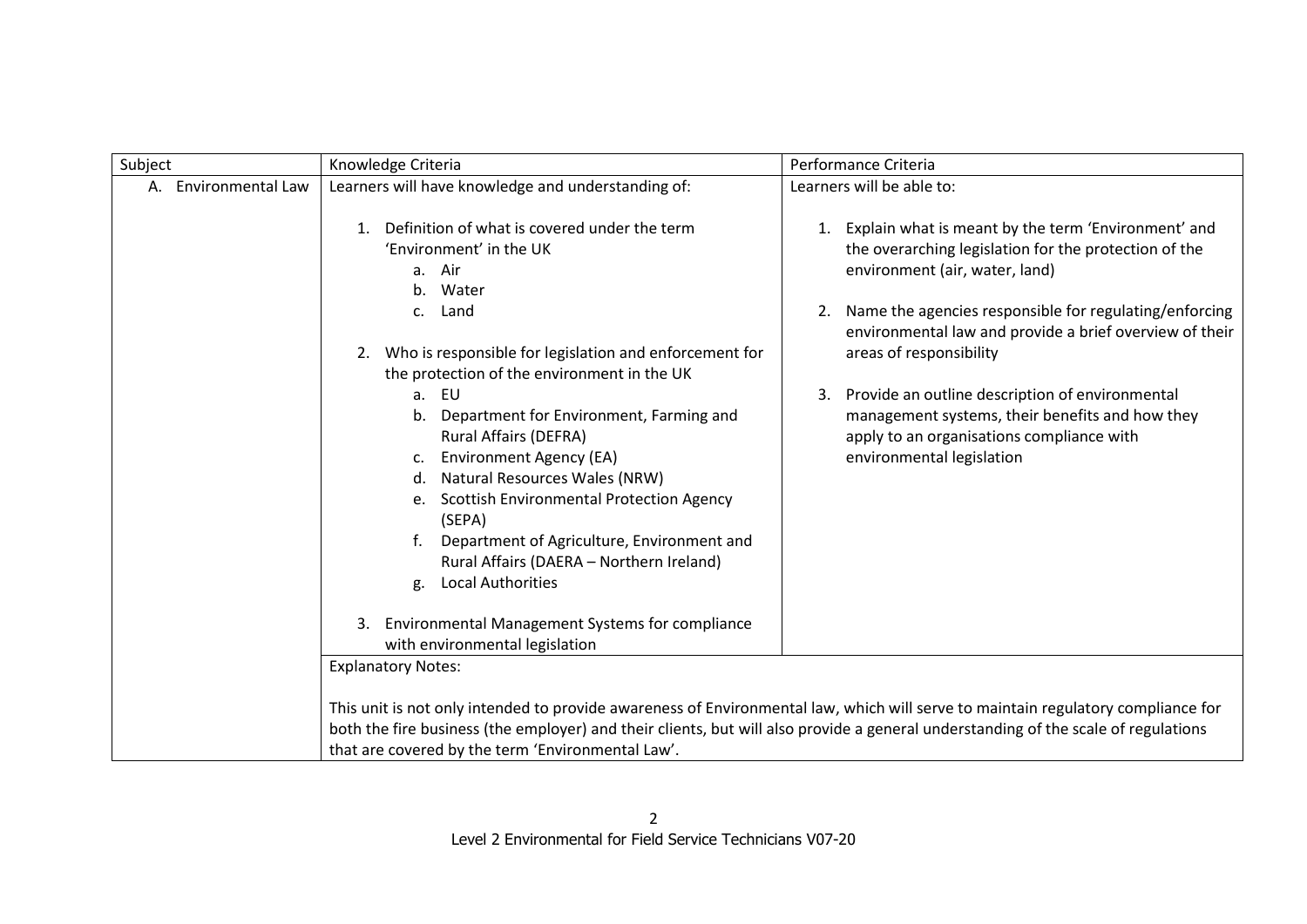| Further sections in this unit will highlight the regulations that are of specific application and interest to FD&A technicians. This |
|--------------------------------------------------------------------------------------------------------------------------------------|
| section is intended to provide a broad awareness and understanding of the legislation and the regulatory bodies that enforce         |
| environmental law.                                                                                                                   |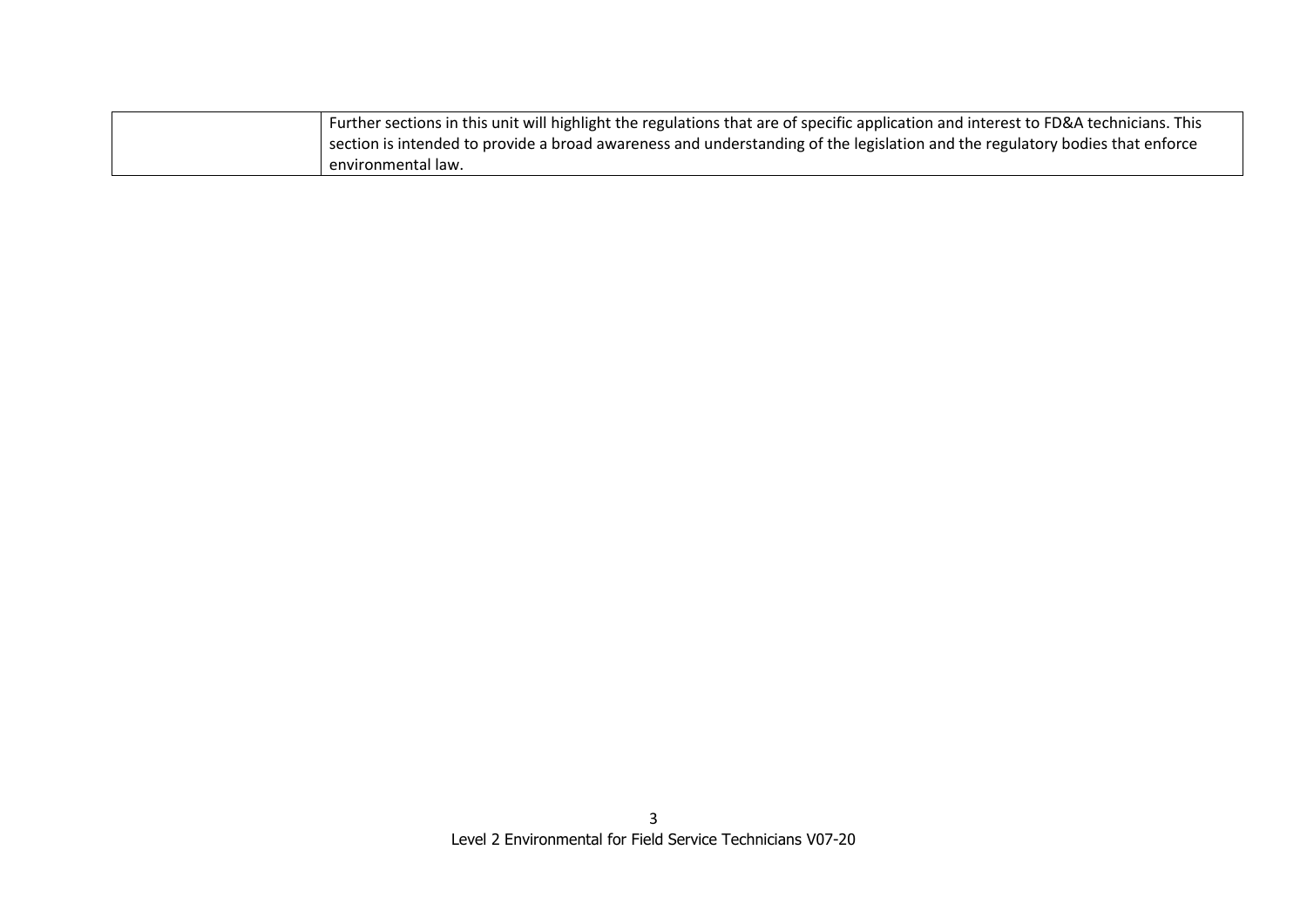| Subject |                       | Knowledge Criteria                                                                                                                 | Performance Criteria                                          |  |
|---------|-----------------------|------------------------------------------------------------------------------------------------------------------------------------|---------------------------------------------------------------|--|
| B.      | Restriction of the    | Learners will have knowledge and understanding of:                                                                                 | Learners will be able to:                                     |  |
|         | Use of Certain        |                                                                                                                                    |                                                               |  |
|         | Hazardous             | 1. UK Law (UK 2012 No. 3032)                                                                                                       | Name current UK legislation and provide a brief<br>1.         |  |
|         | Substances in         |                                                                                                                                    | overview of its intent, with reference to the                 |  |
|         | <b>Electrical and</b> | The scope of coverage by the regulations<br>2.                                                                                     | overarching European Directive                                |  |
|         | Electronic            |                                                                                                                                    |                                                               |  |
|         | Equipment (RoHS)      | Compliance<br>3.                                                                                                                   | Identify and list the substances covered by the<br>2.         |  |
|         |                       | a. Self-Declaration                                                                                                                | legislation                                                   |  |
|         |                       | 3 <sup>rd</sup> party declaration<br>b.                                                                                            |                                                               |  |
|         |                       |                                                                                                                                    | Explain the role of the manufacturers, importers and<br>3.    |  |
|         |                       | <b>Exempted applications</b><br>4.                                                                                                 | distributors to ensure compliance and the options             |  |
|         |                       |                                                                                                                                    | available to the technician for ensuring use of               |  |
|         |                       | <b>Enforcement Authority</b><br>5.                                                                                                 | compliant equipment and materials                             |  |
|         |                       |                                                                                                                                    |                                                               |  |
|         |                       |                                                                                                                                    | Identify and list examples of exempted applications for<br>4. |  |
|         |                       |                                                                                                                                    | substances restricted by the regulations                      |  |
|         |                       |                                                                                                                                    |                                                               |  |
|         |                       |                                                                                                                                    | Name the enforcement authority<br>5.                          |  |
|         |                       | <b>Explanatory Notes</b>                                                                                                           |                                                               |  |
|         |                       |                                                                                                                                    |                                                               |  |
|         |                       | It is not generally the responsibility of the technician to ensure compliance with the RoHS regulations within components, as that |                                                               |  |
|         |                       | will be covered by the manufacturer. However, awareness of the regulations and understanding of the necessity for compliance       |                                                               |  |
|         |                       | will help to ensure that compliant equipment is sourced and used. Learners will also have understanding of circumstance in which   |                                                               |  |
|         |                       | non-compliant equipment is identified, and the appropriate steps to be taken, either for its replacement with compliant            |                                                               |  |
|         |                       | components or if necessary, for continued legitimate use.                                                                          |                                                               |  |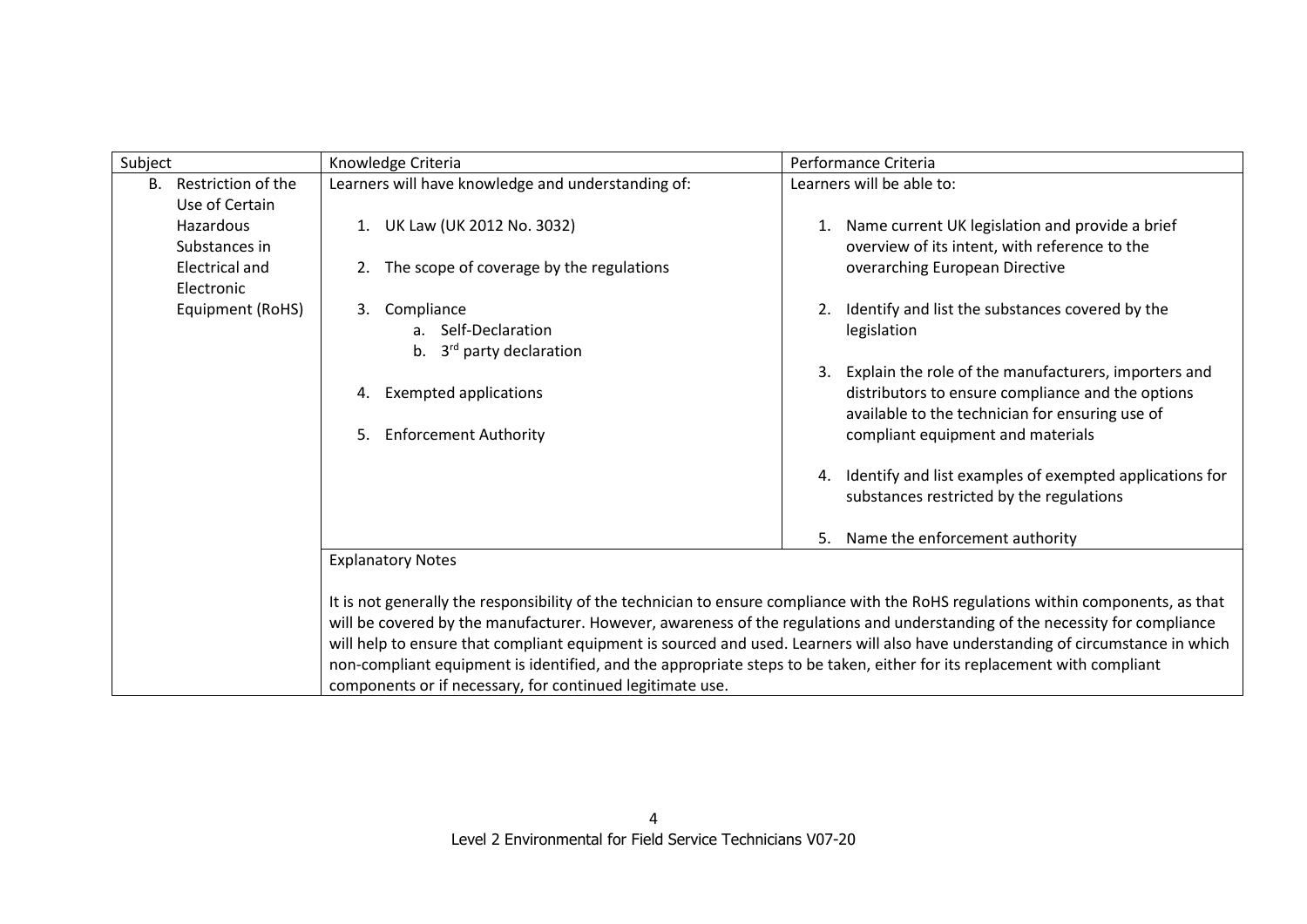| Subject |                         | Knowledge Criteria                                                                                                                                                                              | Performance Criteria                                                                     |
|---------|-------------------------|-------------------------------------------------------------------------------------------------------------------------------------------------------------------------------------------------|------------------------------------------------------------------------------------------|
| C.      | <b>Waste Electrical</b> | Learners will have knowledge and understanding of:                                                                                                                                              | Learners will be able to:                                                                |
|         | and Electronic          |                                                                                                                                                                                                 |                                                                                          |
|         | Equipment (WEEE)        | The WEEE regulations and their intent                                                                                                                                                           | Name and provide a brief overview of the WEEE<br>regulations                             |
|         |                         | Outline requirements of the regulations<br>2.                                                                                                                                                   |                                                                                          |
|         |                         | a. Producer                                                                                                                                                                                     | Provide a summary of the distinction between<br>2.                                       |
|         |                         | b. Distributor                                                                                                                                                                                  | producers and distributors and the requirements<br>placed on them for compliance         |
|         |                         | Required markings on Electrical and Electronic<br>3.                                                                                                                                            |                                                                                          |
|         |                         | Equipment (EEE)                                                                                                                                                                                 | Identify and describe the markings on Electrical and<br>3.<br>Electronic Equipment (EEE) |
|         |                         | The scope of coverage by the regulations<br>4.                                                                                                                                                  |                                                                                          |
|         |                         |                                                                                                                                                                                                 | Provide, with examples, a brief explanation of EEE<br>4.                                 |
|         |                         | <b>Enforcement bodies</b><br>5.                                                                                                                                                                 | covered by the regulations and where appropriate, any<br>exemptions.                     |
|         |                         |                                                                                                                                                                                                 | Name/identify the enforcement authorities for each of<br>5.                              |
|         |                         |                                                                                                                                                                                                 | the UK countries, and a brief overview of their powers                                   |
|         |                         | <b>Explanatory Notes:</b>                                                                                                                                                                       |                                                                                          |
|         |                         |                                                                                                                                                                                                 |                                                                                          |
|         |                         | It is not generally the responsibility of the technician to ensure that a company is compliant with WEEE, however they may be                                                                   |                                                                                          |
|         |                         | required to facilitate the return of Electrical and Electronic Equipment (EEE), to ensure that a producer or distributor fulfil their                                                           |                                                                                          |
|         |                         | regulatory requirement. Understanding the regulations and a general awareness of the requirements they place on producers and<br>distributors will ensure their part in maintaining compliance. |                                                                                          |
|         |                         |                                                                                                                                                                                                 |                                                                                          |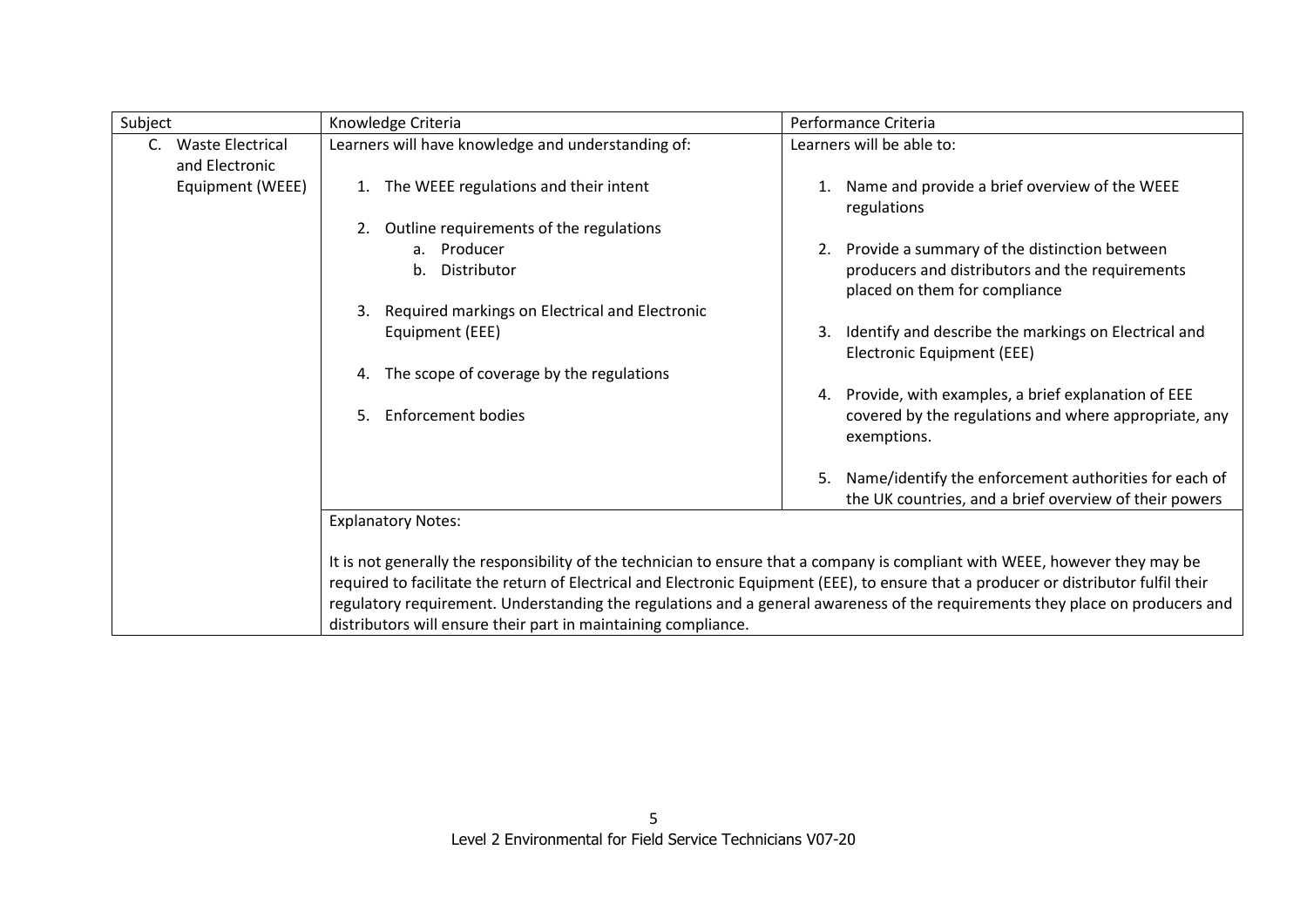| Subject                                                              | Knowledge Criteria                                                                                                             | Performance Criteria                                                                                                                                                                                                                                         |
|----------------------------------------------------------------------|--------------------------------------------------------------------------------------------------------------------------------|--------------------------------------------------------------------------------------------------------------------------------------------------------------------------------------------------------------------------------------------------------------|
| The Waste Framework Directive<br>D.<br>and applicable UK legislation | Learners will have knowledge and understanding of:                                                                             | Learners will be able to:                                                                                                                                                                                                                                    |
|                                                                      | Applicable UK Legislation<br>1.<br><b>England and Wales</b><br>$a_{-}$<br>Northern Ireland<br>b.<br>Scotland<br>C <sub>1</sub> | Name and provide a brief overview of the scope<br>of UK legislation applicable to the Waste<br><b>Framework Directive</b>                                                                                                                                    |
|                                                                      | The Producer and requirements placed upon<br>2.<br>them for the disposal of waste                                              | Define what is meant by the term 'Producer' and<br>provide a summary of the requirements placed<br>upon them                                                                                                                                                 |
|                                                                      | The Waste Hierarchy<br>3.                                                                                                      | Provide an explanation of the waste hierarchy<br>3.<br>and the processes for appropriate handling and                                                                                                                                                        |
|                                                                      | Waste Licensing and Documentation (controlled,<br>hazardous and non-hazardous)                                                 | treatment of waste                                                                                                                                                                                                                                           |
|                                                                      |                                                                                                                                | 4. Provide, with examples, an explanation of the<br>licensing and documentation required for the<br>compliant handling, storage and processing of<br>waste materials by organisations and persons<br>working in the fire safety technical services<br>sector |
|                                                                      | <b>Explanatory Notes:</b>                                                                                                      |                                                                                                                                                                                                                                                              |
|                                                                      | The technician will understand the requirements for effective and compliant waste management, disposal and<br>and the client.  | recovery. So that their own activities and waste management ensures regulatory compliance for both the employer                                                                                                                                              |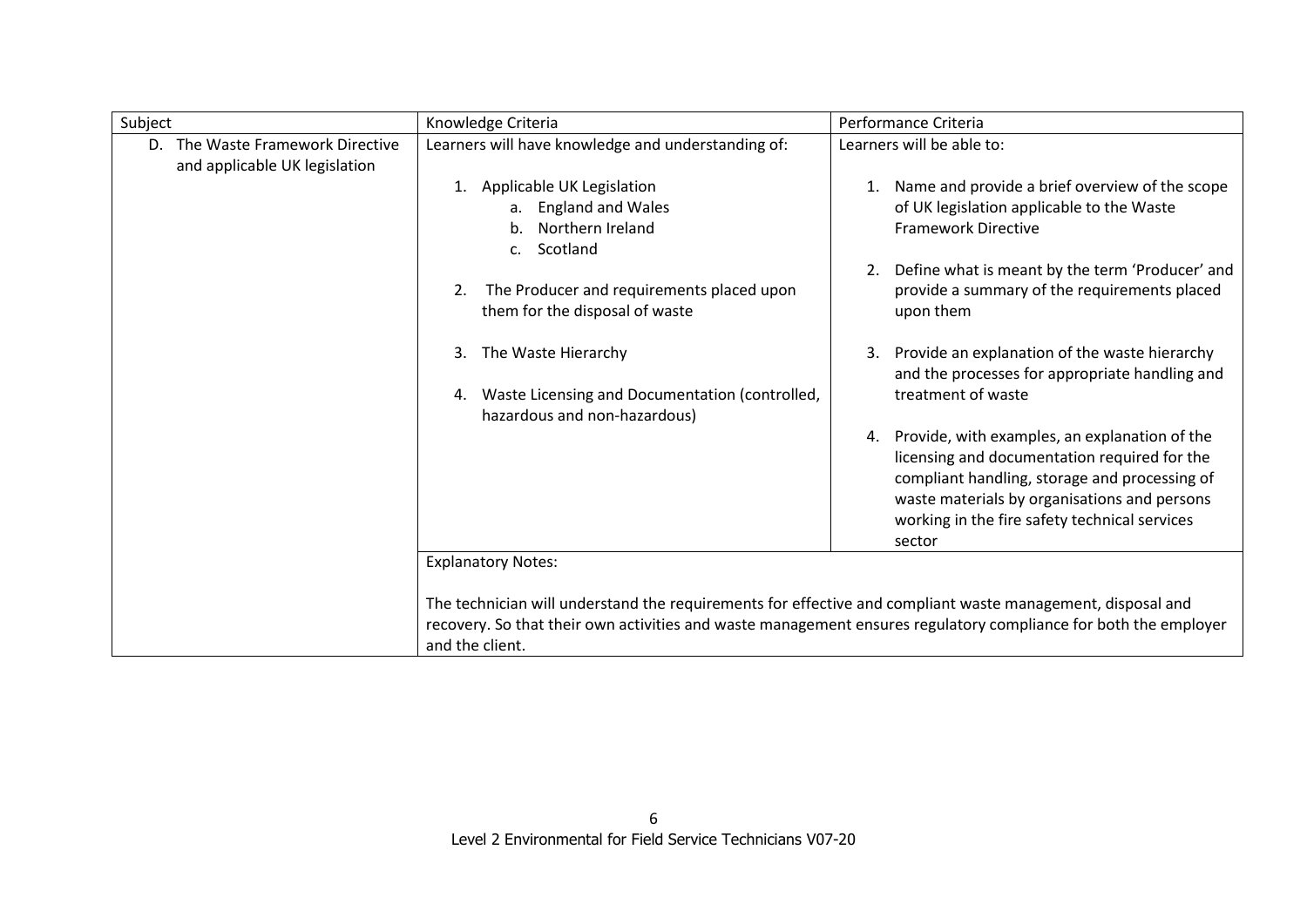| Subject                         | Knowledge Criteria                                                                                                                                                                                                                                                                                                                      | Performance Criteria                                                                                          |
|---------------------------------|-----------------------------------------------------------------------------------------------------------------------------------------------------------------------------------------------------------------------------------------------------------------------------------------------------------------------------------------|---------------------------------------------------------------------------------------------------------------|
| <b>Energy Consumption</b><br>Е. | Learners will have knowledge and understanding of:                                                                                                                                                                                                                                                                                      | Learners will be able to:                                                                                     |
|                                 | Energy consumption and energy demand<br>reduction                                                                                                                                                                                                                                                                                       | Provide an outline overview of the terms 'Energy<br>consumption' and 'Energy demand reduction'                |
|                                 | Benefits of energy reduction<br>2.<br>a. Financial<br>b. Environmental                                                                                                                                                                                                                                                                  | Explain the benefits to the company for energy<br>usage reduction<br>a. Financial<br>Environmental<br>$h_{-}$ |
|                                 | Measures currently available that will enable<br>3.<br>organisations to reduce energy demand<br>a. Low energy equipment<br>Renewable energy generation<br>b.<br>Energy efficient buildings<br><b>Energy Efficiency Schemes</b><br>Logistics<br>e.                                                                                       | List measures that may be implemented and<br>how they can be used to reduce energy<br>consumption             |
|                                 | <b>Explanatory Notes</b><br>While not specifically covered by legislation, there are a number of EU and UK Government requirements for the<br>reduction of energy use. To that end, there are also a range of measures and technologies available that are<br>intended to aid businesses and the consumer in energy reduction measures. |                                                                                                               |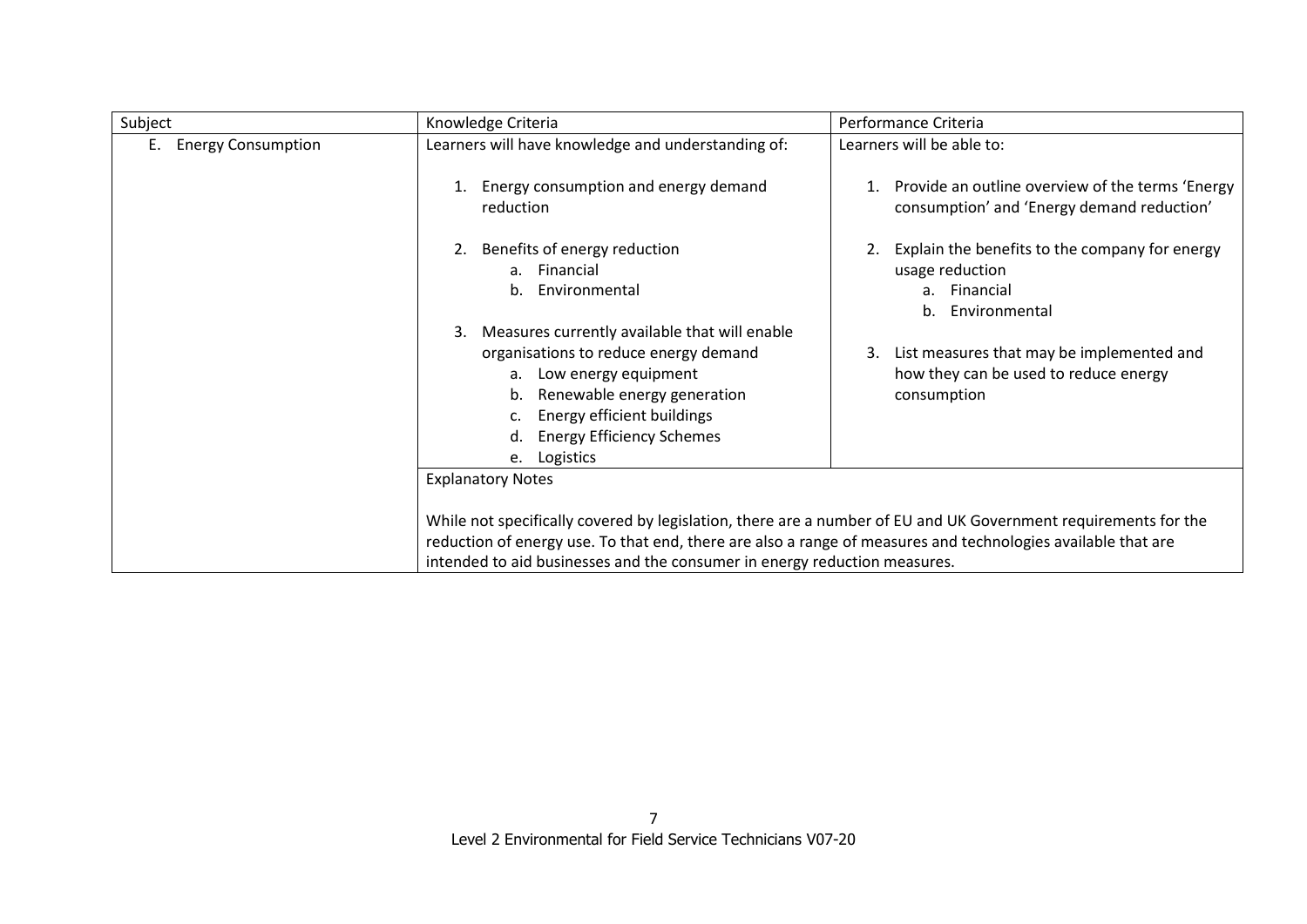| Subject                  | Knowledge Criteria                                                                                              | Performance Criteria                                                                                                      |
|--------------------------|-----------------------------------------------------------------------------------------------------------------|---------------------------------------------------------------------------------------------------------------------------|
| Ionising Radiation<br>F. | Learners will have knowledge and understanding of:                                                              | Learners will be able to:                                                                                                 |
|                          | The title and main principles regulations<br>pertaining to ionising radiation within the fire<br>safety sector  | Name and provide a brief overview of applicable<br>regulations                                                            |
|                          |                                                                                                                 | Name the UK authorities for enforcement                                                                                   |
|                          | The responsible authorities for enforcement of<br>2.                                                            |                                                                                                                           |
|                          | the ionising radiation regulations pertaining to<br>the fire safety sector                                      | Recognise and provide an outline summary of<br>3.<br>the sources of ionising radiation used within fire<br>safety systems |
|                          | Application and impact to fire safety systems<br>3.                                                             |                                                                                                                           |
|                          |                                                                                                                 | Provide an explanation of requirements for                                                                                |
|                          | Handling, transportation, storage and disposal of<br>4.<br>equipment containing ionising radiation<br>materials | handling, transportation and safe disposal                                                                                |
|                          | <b>Explanatory Notes</b>                                                                                        |                                                                                                                           |
|                          | of its use and the applicable controls regarding its use, handling, transportation storage and disposal.        | The use of lonising radiation within the fire safety sector is limited however learners should have an understanding      |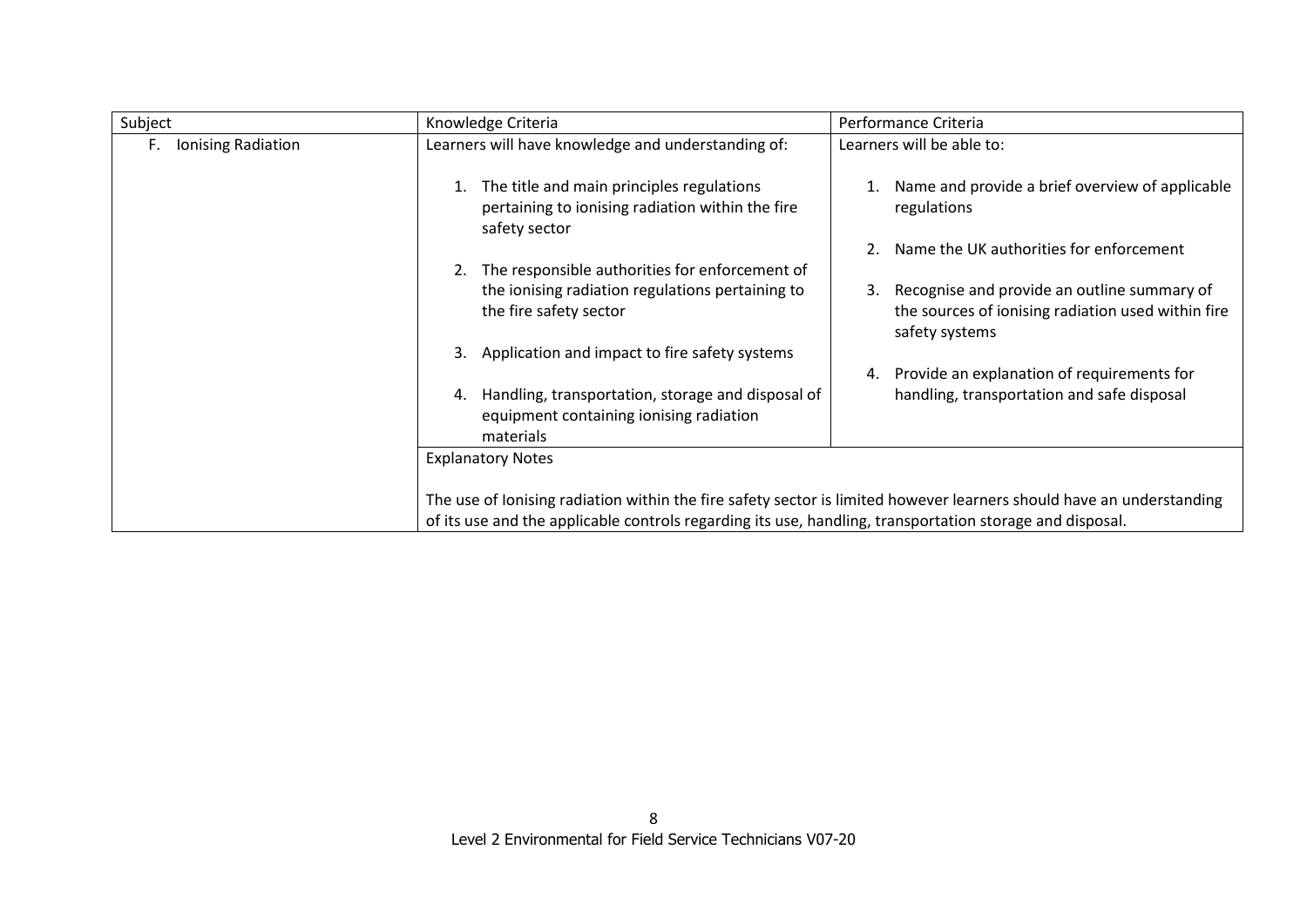| Subject                    | Knowledge Criteria                                      | Performance Criteria                                                                                                                 |
|----------------------------|---------------------------------------------------------|--------------------------------------------------------------------------------------------------------------------------------------|
| G. F-Gas (Fluorinated Gas) | Learners will have knowledge and understanding of:      | Learners will be able to:                                                                                                            |
|                            | 1. The Kyoto Protocol and its intent                    | Explain the intent of the Kyoto Protocol<br>1.                                                                                       |
|                            | Legislation its application and use across the EU<br>2. | 2. Name and provide a brief overview of the EU<br>Regulation                                                                         |
|                            | <b>Regulating Authorities</b><br>3.                     |                                                                                                                                      |
|                            | Available Guidance and Standards<br>4.                  | Identify the enforcement bodies across the UK<br>3.<br>a. Explain the penalties that may be<br>imposed for non-compliance within the |
|                            | What F-Gases are and their use in fire protection<br>5. | UK                                                                                                                                   |
|                            | Individual responsibilities under the regulation<br>6.  | Name the Guidance documents available for F-<br>Gas systems                                                                          |
|                            | Record Keeping, labelling and Certification<br>7.       |                                                                                                                                      |
|                            | Alternative agents to F-Gases<br>8.                     | Explain what F-Gases are and list the F-Gases<br>5.<br>used for the fire protection sector                                           |
|                            | <b>Treatment of F-Gases</b><br>9.                       | Explain the individual responsibilities defined in<br>6.<br>the regulation                                                           |
|                            |                                                         | Explain the requirements for record keeping and<br>7.<br>certification of the system                                                 |
|                            |                                                         | Name and provide a brief description of the<br>8.<br>alternative agents to F-Gases                                                   |
|                            |                                                         | Provide an explanation of the terms;<br>9.<br>a. Recovery                                                                            |
|                            |                                                         | Recycling<br>b.                                                                                                                      |
|                            |                                                         | Reclamation                                                                                                                          |
|                            |                                                         | Destruction<br>d.                                                                                                                    |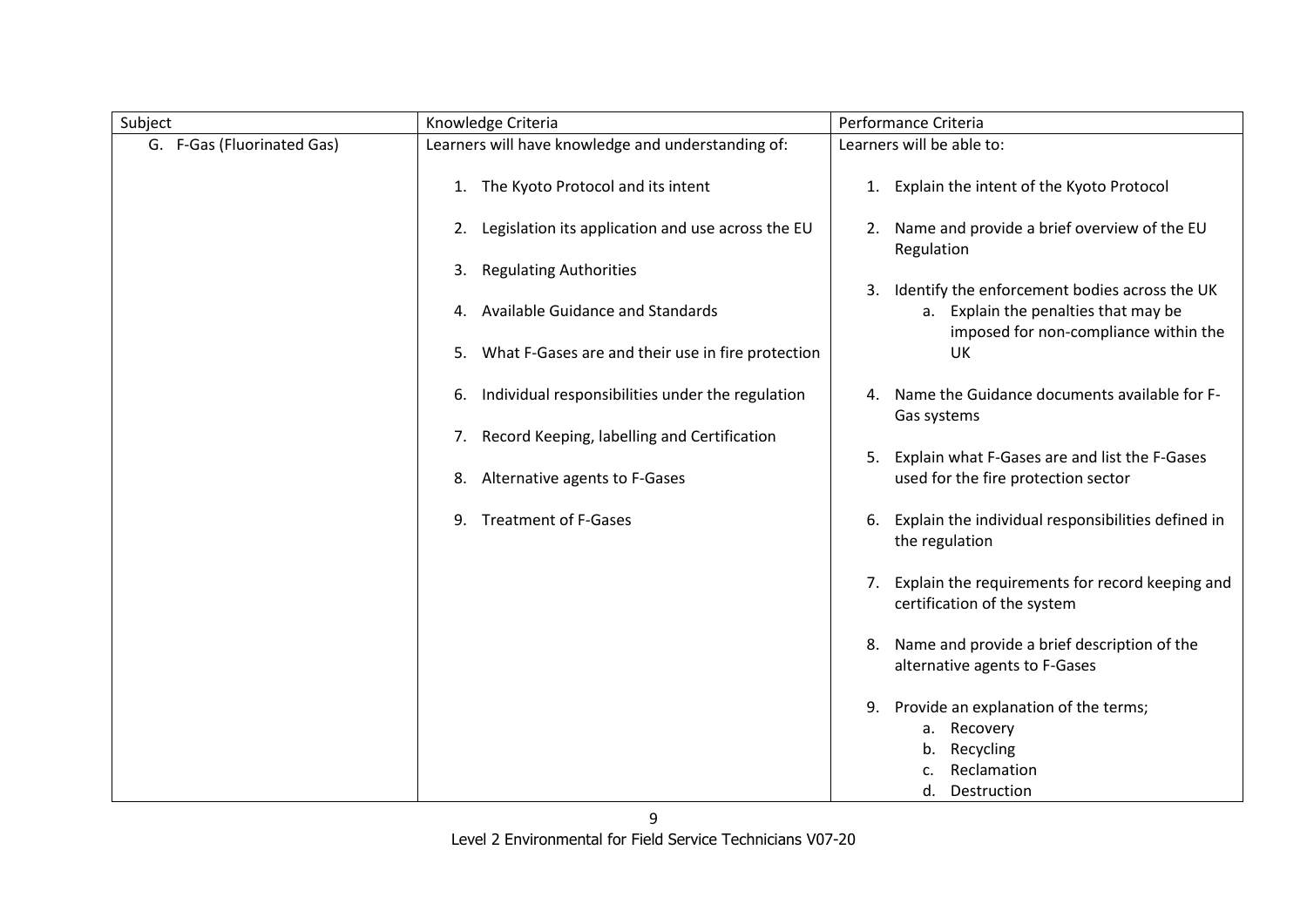| <b>Explanatory Notes</b>                                                                                            |
|---------------------------------------------------------------------------------------------------------------------|
| F-Gas is an effective and commonly used extinguishing agent used in both total flood and local applications.        |
| Technicians from both the FD&A and Portables sectors of the fire industry may be called upon to test and service    |
| systems containing F-Gases and are required by law to hold the appropriate qualification to carry out installation, |
| servicing and decommissioning while preventing leakage.                                                             |